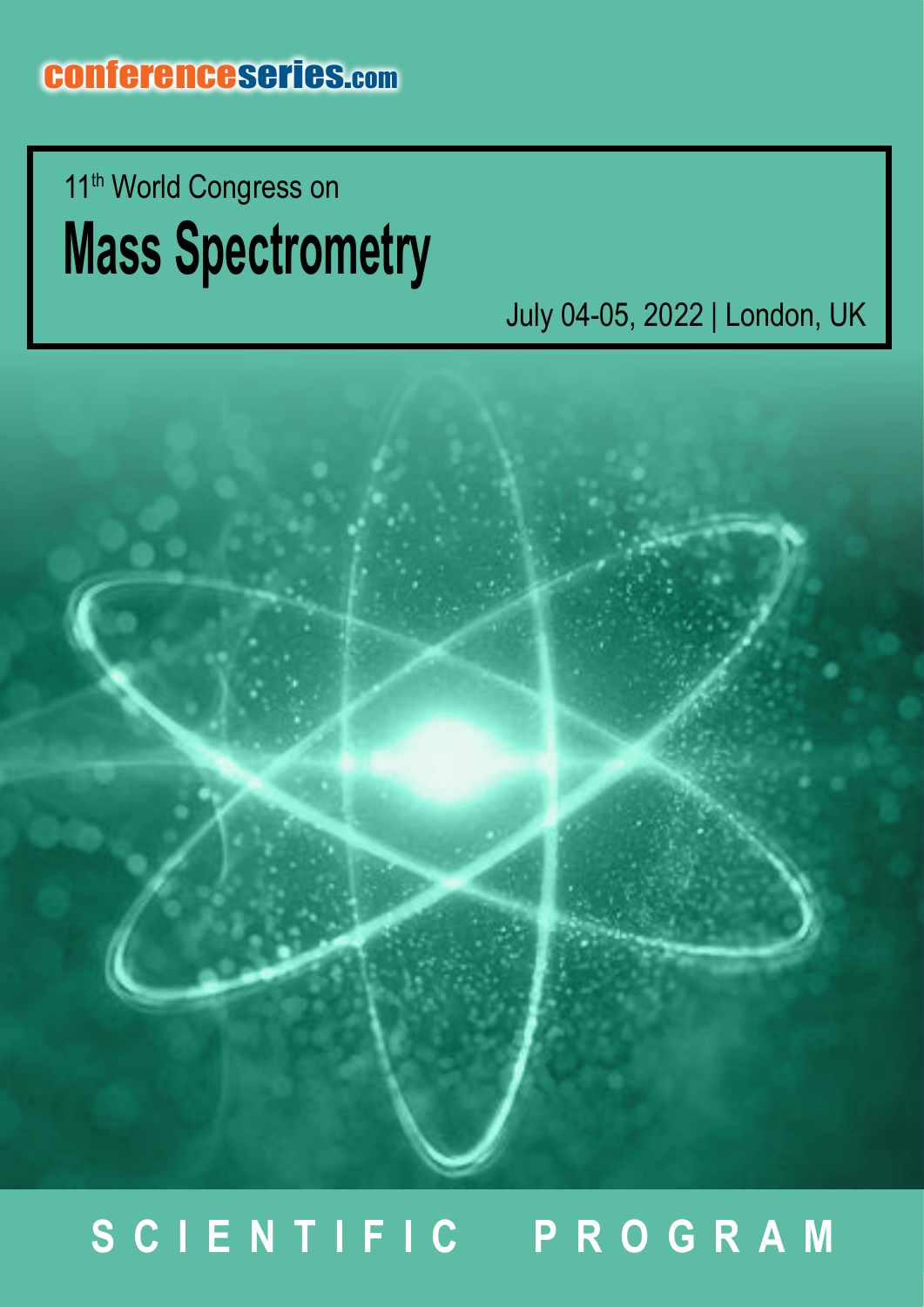Technologies for Biomarker Discovery



#### **13:10-13:15 GROUP PHOTO**

Analysis

#### **13:15-14:00 LUNCH BREAK**

|             | <b>MEETING HALL 01</b>                                  | <b>MEETING HALL 02</b>                                        |
|-------------|---------------------------------------------------------|---------------------------------------------------------------|
| 14:00-16:00 | Talks On:<br><b>New Approaches in Mass Spectrometry</b> | <b>Talks On: Mass Spectrometry-Proteomics</b>                 |
|             | Metabolomics/Lipidomics: New MS<br>technologies         | Mass Spectrometry in Proteome Research                        |
|             | <b>Emerging Separation Technologies</b>                 | Proteomics from Discovery to Function and<br>Its Applications |
|             | <b>Hybrid Mass Spectrometry Techniques</b>              | Analytical Science and Separation<br><b>Techniques</b>        |
|             | Advances in Isolation, Enrichment and<br>Separation     | Mass Spectrometry Data Analysis in<br>Proteomics              |
|             |                                                         |                                                               |

#### **16:00-16:20 COFFEE BREAK**

**MEETING HALL 01 (16:20-17:00)**

Young Researchers in

Mass Spectrometry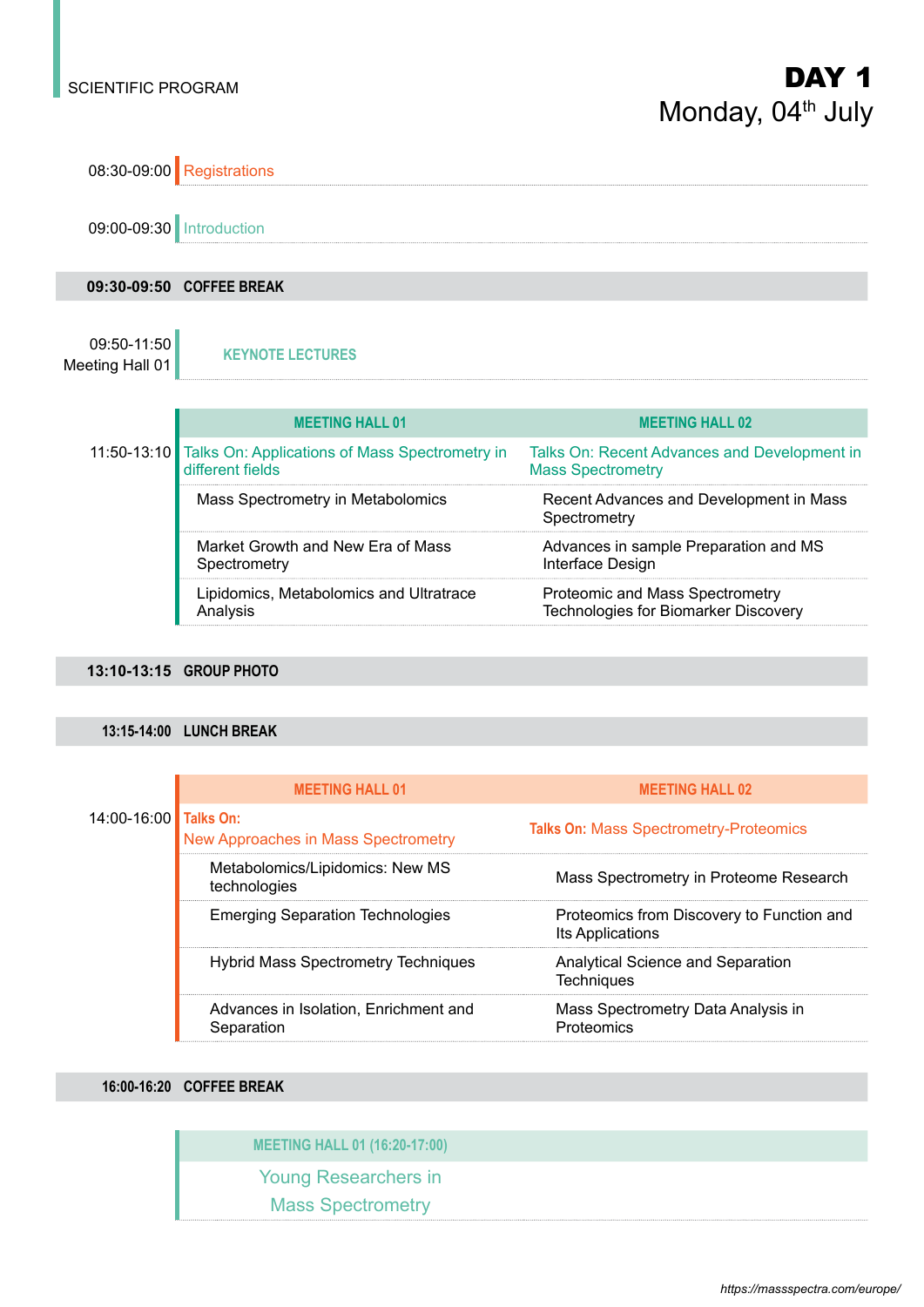09:00-10:30 Meeting Hall 01 **KEYNOTE LECTURES**

#### **10:30-10:50 COFFEE BREAK**

|                 | <b>MEETING HALL 01</b>                           | <b>MEETING HALL 02</b>                                                |
|-----------------|--------------------------------------------------|-----------------------------------------------------------------------|
| $10:50 - 12:50$ | <b>Talks On: Mass Spectrometry in Toxicology</b> | <b>Talks On: Emerging Applications of Mass</b><br><b>Spectrometry</b> |
|                 | Mass spectrometry in Analytical Science          | Metabolomic snapshots                                                 |
|                 | Mass Spectrometry Imaging                        | Biomarker discovery                                                   |
|                 | <b>Bio Spectroscopy</b>                          | <b>Biologics front-screening</b>                                      |
|                 | Mass spectrometry in environmental<br>analysis   | Genomics and epigenetic applications                                  |
|                 |                                                  |                                                                       |

**12:50-13:35 LUNCH BREAK**

|  | <b>MEETING HALL 01</b>                                   | <b>MEETING HALL 02</b>                                        |
|--|----------------------------------------------------------|---------------------------------------------------------------|
|  | 13:35-15:55 Talks On: Mass Spectrometry in food Analysis | <b>Talks On: Ionization Techniques</b>                        |
|  | Data Quality Control and Assurance                       | Recent Novel Techniques In Mass<br>Spectrometry               |
|  | <b>Quality Planning and Improvement</b>                  | <b>Analytical Science And Separation</b><br><b>Techniques</b> |
|  | Data Safety Monitoring                                   | Lipidomics, Metabolomics And Ultratrace<br>Analysis           |

#### **15:55-16:15 COFFEE BREAK**

| <b>MEETING HALL 01 (16:15-17:00)</b> | <b>MEETING HALL 01 (17:00-18:00)</b> |  |  |
|--------------------------------------|--------------------------------------|--|--|
| <b>Poster Presentations</b>          | Workshop                             |  |  |
|                                      |                                      |  |  |
| ×<br>.<br>$\sim$                     |                                      |  |  |

**Awards & Closing Ceremony**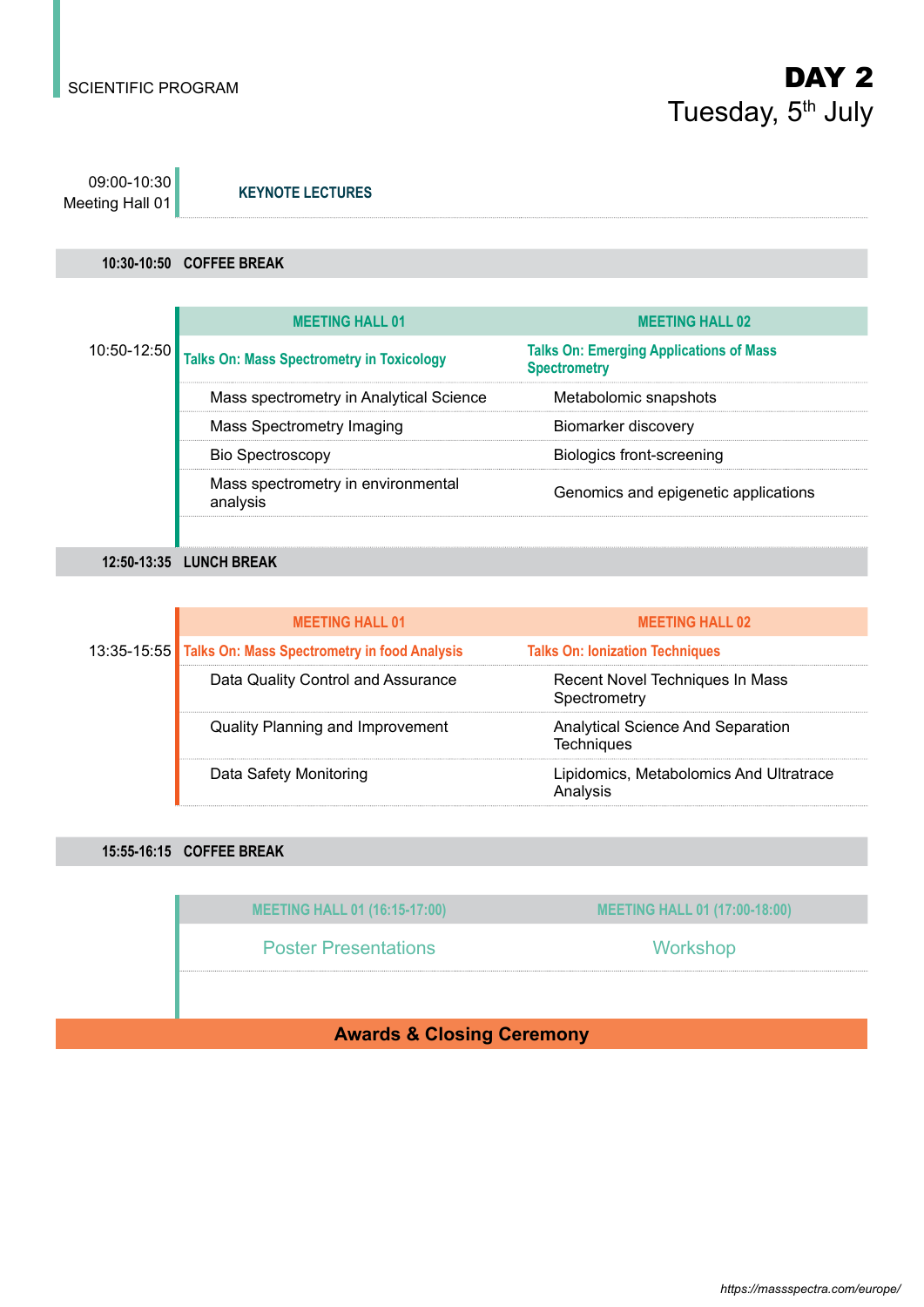# PAST AFFILIATES

#### Imran Saleem

*Liverpool John Moores University, UK*

#### Kazuo Yano *Tokyo Women's Medical University, Japan*

### Subodh Bhardwaj

*New York & Inventprise USA*

#### M Ángeles Piñero-lopez

*University of Barcelona spain*

Kriss Harris *SAS Specialists Ltd, UK*

#### Greg Koski *Alliance for Clinical Research Excellence and Safety, USA*

Yingqing Ran *Genentech Inc., USA*

#### Stefan Bughi *Rancho Los Amigos National Rehabilitation Center, USA*

Vladimir Torchilin *Northeastern University , USA*

#### Aaron Damien Barzey *ADB Medical , UK*

Volkmar Weissig *World Mitochondria Society , USA*

Minjun Chen *US Food and Drug Administration , USA*

Mario Bertazzoli *Helsinn Healthcare SA , Switzerland* Matthew N Bahr *Glaxo Smith Kline , USA*

Osama Ibrahim *Bio Innovation , USA*

Marie Smith *University of Connecticut, School of Pharmacy , USA*

#### Omathanu Perumal *South Dakota State University Founder & Chief Scientific Officer Tranzderm Solutions , USA*

Massoud Toussi *IMS Health , France*

Roger W Jelliffe *University of Southern California , USA*

Monika I Konaklieva *Ameri*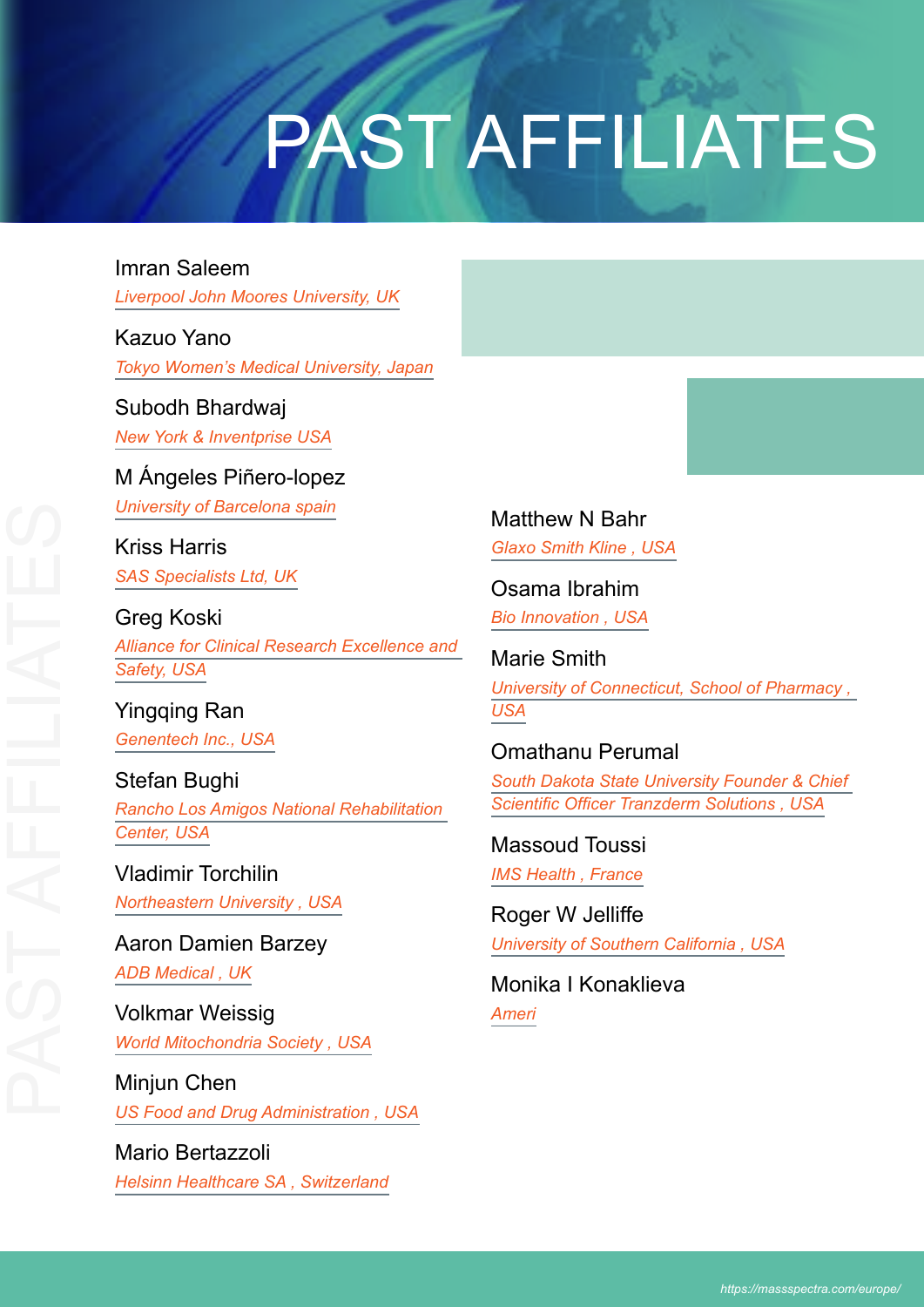## **London** Attractions